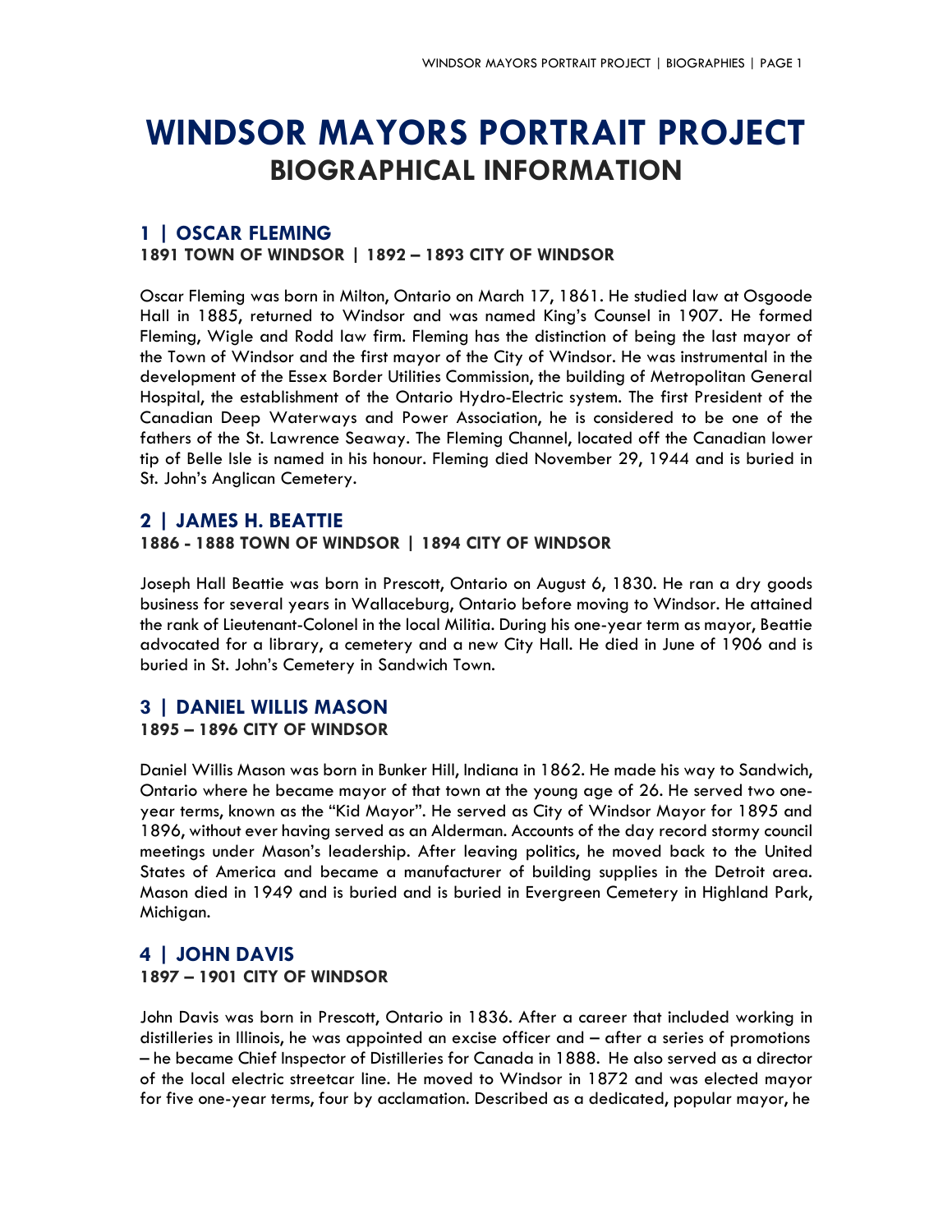was credited for strengthening the city's finances and establishing a good working relationship at City Hall. The Davis family was among the founders of Immaculate Conception Church, established in 1904. Davis died in 1912 after a lengthy illness.

#### **5 | JAMES F. SMYTH 1902 CITY OF WINDSOR**

James Smyth was born in London, Ontario on December 22, 1857. He moved to Windsor in 1889 and purchased part of a grocery store. He went on to establish his own grocery store, J.F. Smyth and Company. He was described as a businessman who ran the City in a very business-like manner. During his one term as mayor, Smyth advocated for a new City Hall, which he estimated would cost approximately \$40,000. He became the first president of the London Old Boys' Association of Windsor, acting as paymaster of the  $21<sup>st</sup>$  Regiment of Essex Fusiliers, and was an active member of the Independent Order of Odd Fellows. Smyth died on September 18, 1926.

## **6 | JOHN WELSFORD DRAKE**

#### **1903 – 1904 CITY OF WINDSOR**

John Drake was born in Devonshire, England around 1845, briefly lived in New York, and came to Canada as a teenager. He worked in the furniture business in London, Ontario and relocated his business to Windsor around 1870. At the time, newspapers credited Drake with being the owner of the longest continuously running business in Windsor. When he ran for mayor at the end of 1902, he was the only candidate nominated and was elected by acclamation. Although reluctant to overburden taxpayers, Drake's terms saw an increase in taxes to improve public works. He was a member of both the Veteran's Association, having served during the Fenian Raids, and The Sons of England. Drake died in December of 1916 at his home on Jeannette Avenue.

#### **7 & 20 | ERNEST S. WIGLE**

#### **1905 – 1909 and 1937 – 1938 CITY OF WINDSOR**

Ernest Wigle – referred to by many as Windsor's "Grand Old Man" - was born in Kingsville, Ontario on March 5, 1859. He moved to Windsor in 1887. His record of public service includes 11 years on the Board of Education, 17 years on the Parks Board and 7 years as mayor. During his long military career, he was Commanding Officer of the  $21<sup>st</sup>$  Essex Fusiliers (1912), commanded the  $18<sup>th</sup>$  Battalion of the Canadian Expeditionary Force overseas (WWI), and was awarded the Victorian Decoration. He established the first Boy Scout troop in Windsor. He advocated for the purchase of land along Erie St. in 1906, which became Windsor's first official park – Wigle Park, in 1908. During his second term, at the age of 77, he ran the newly amalgamated Windsor in the midst of the Depression. Colonel Wigle died on October 5, 1947.

#### **8 | JOHN W. HANNA 1910 – 1911 CITY OF WINDSOR**

John Hanna was born in Leeds County, Ontario in 1860. After an early education in the classics, he taught public school before turning his attention to law. He graduated from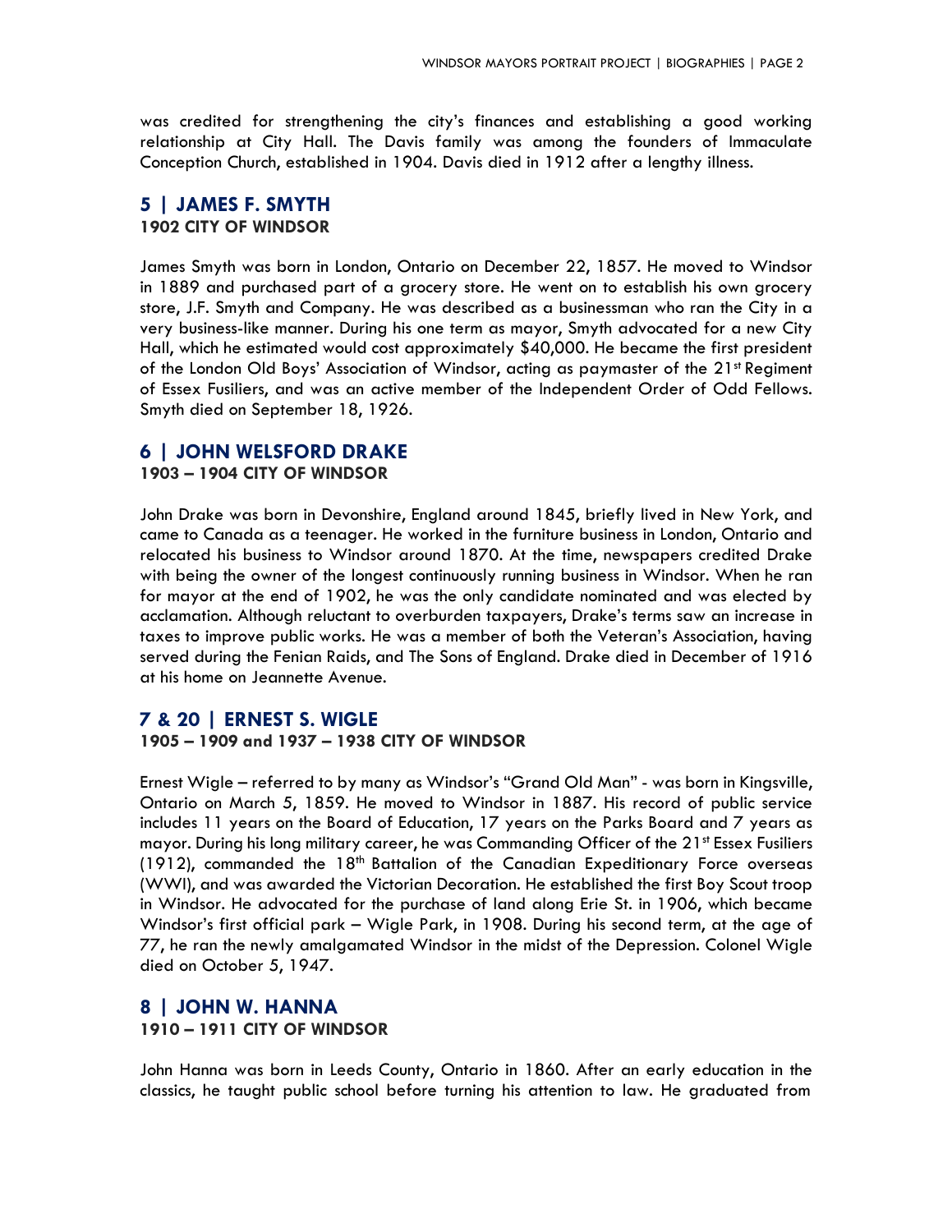Osgoode Hall in 1884, and moved to Windsor. He practiced law on his own, and as part of partnerships before becoming mayor. Windsor experienced economic prosperity during Hanna's tenure as mayor: Council and the Board of Trade worked in "absolute harmony" to bring about rapid growth, booming businesses, improved transportation links (including the opening of the Michigan Central Railway tunnel under the Detroit River), and an improved power supply. He was also elected as Vice President of the Ontario Union of Municipalities. Popular and well-liked, Hanna died – while in office – on February 14, 1912. Windsor mourned widely at news of his death, with city schools and businesses closing the day of his funeral.

## **9 | JAMES H. SHEPHERD**

#### **1912 CITY OF WINDSOR**

James Hatch Shepherd was born in Ottawa, Ontario on June 15, 1851. His family moved to Windsor when he was a child, and he worked for most of his life at the department store Bartlet, MacDonald and Gow. He had a successful political career, serving 18 years as Alderman, one one-year term as mayor, and sitting for years on the local Hydro Commission. He was instrumental in moving the municipal centre from Sandwich Street to City Hall Park, and was a strong advocate for the public ownership of the electric street railway – which became a reality during his tenure. He was a major proponent of bringing cheap, hydroelectric power to Windsor from Niagara Falls. Shepherd died on July 14, 1928 and was buried in Windsor Grove Cemetery.

## **10 | HENRY CLAY 1913 – 1914 CITY OF WINDSOR**

Henry Clay was raised in Elgin County, Ontario and was a lawyer by profession. He served as a council member in Amherstburg for several terms before moving to Windsor. In his race for the Mayoralty, he advocated for the amalgamation of the border municipalities of Windsor, Walkerville and Sandwich – something which did not become a reality until 1935. During his tenure, he called the first conference of municipal leaders of lake ports to discuss a proposal to construct a deep waterway from the lakes to the Atlantic Ocean. This would poise Windsor to become one of a series of shipping ports. He resigned from office in July of 1914 to take up a new position as Clerk of the Supreme Court of Essex County. Clay died in 1926 at Hotel Dieu Grace Hospital.

## **11 | FREDERICK L. HOWELL**

#### **1914 CITY OF WINDSOR**

Frederick Lawson Howell was born in London, Ontario. He was the  $11<sup>th</sup>$  mayor of the City of Windsor, and served in 1914 only. He was a jeweler and businessman by trade, and had served on council since 1908. Prior to his involvement in civic political affairs in Windsor, Howell worked with the London law office of Hon. David Mills, who was the Minister of Justice at the time. Howell was described as being energetic, with an incredible zeal during Windsor council debates. Howell died in 1961.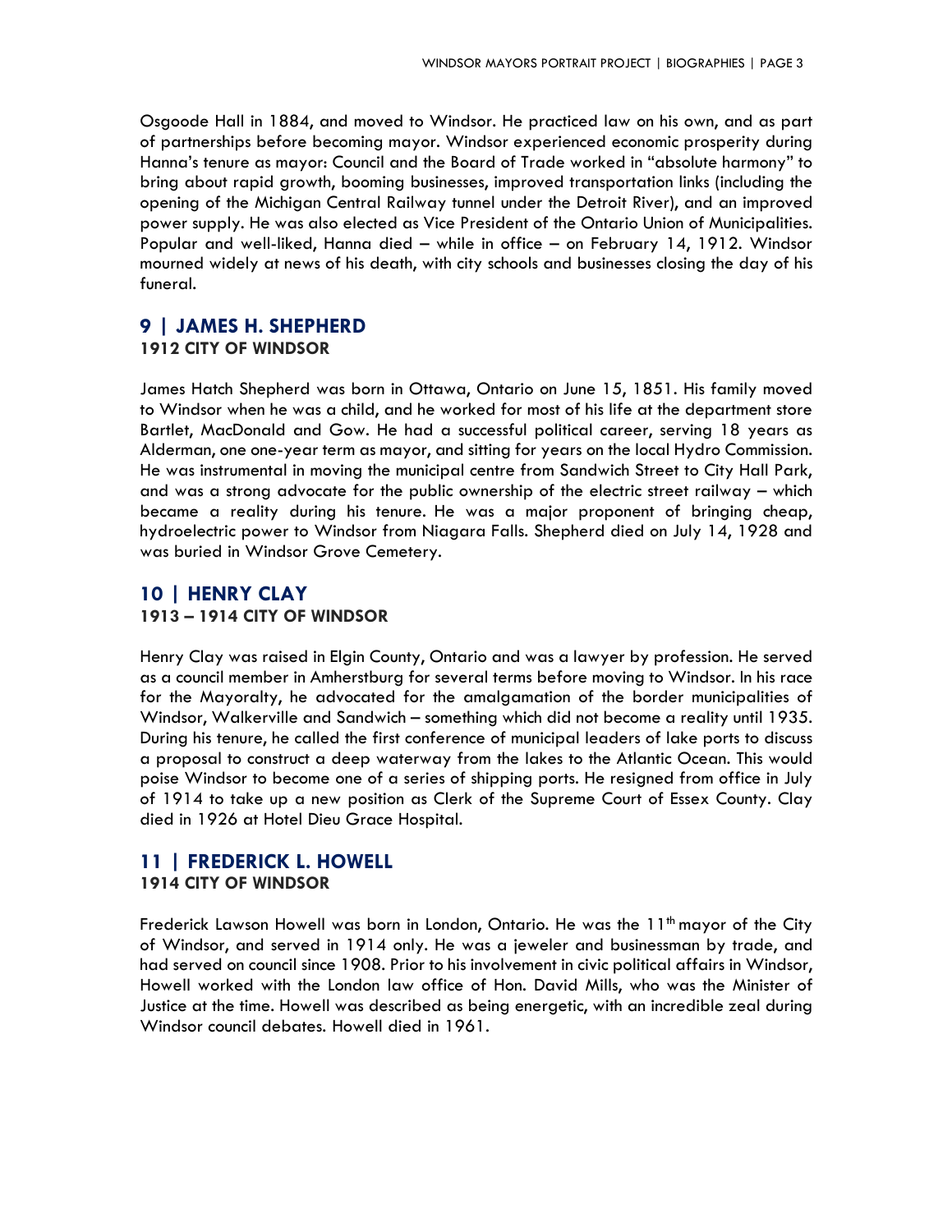#### **12 | ARTHUR W. JACKSON 1915 – 1916 CITY OF WINDSOR**

Arthur W. Jackson was born in Ailsa Craig, Ontario. He worked as a schoolteacher in Wallaceburg, and later entered the field of journalism in London and Stratford. He made his way to Windsor and became the Windsor correspondent for the Detroit Free Press. He became Windsor's first industrial commissioner and was instrumental in establishing the first factory district and persuading several industries to settle here. He resigned to run for council and was elected mayor in the midst of WWI he faced the challenge of running a city on the home front. After his two terms, he retired from politics and focused on a printing business. Jackson died on May 18, 1956 and is buried in St. Thomas Cemetery in St. Thomas, Ontario.

## **13 | CHARLES R. TUSON 1917 – 1918 CITY OF WINDSOR**

Charles Roger Tuson was born on January 26, 1872 in London, Ontario. For 15 years, he worked in London with the London Printing and Lithographic Company. He moved to Windsor in 1900 to manage a florist company for seven years, during which time he also worked as an undertaker and in real estate. He was also involved with the Canadian Commercial Motor Co. He served as an alderman for two terms before becoming mayor. His interest in traffic conditions in Windsor led to improvements to lighting on many downtown streets. He was a member of many local clubs including the Windsor Rotary Club and the Windsor Lawn Bowling Club. In 1926, while an alderman, Tuson suffered two brain hemorrhages, was admitted to Hotel Dieu Hospital, and died on October 7, 1929.

## **14 | EDWARD B. WINTER 1919 – 1920 CITY OF WINDSOR**

Edward Blake Winter was born on January 21, 1874 in Stratford, Ontario. He was educated in Iowa and Detroit, before moving to Windsor in 1899. As a newspaperman, he bought the Windsor Review and then became manager of the Detroit Business College. He became mayor after campaigning on various issues, including ownership of public utilities. As mayor, he approached politicians in Detroit and proposed a tunnel connecting the two cities as a memorial to WWI. Unfortunately, fundraising for the project was difficult in the wake of the war. Following his time as mayor, he was Traffic Commissioner, the Liberal Candidate in 1925, and remained active in the community as president of various groups including the Border Chamber of Commerce and the Windsor branch of the Navy League of Canada. Winter left Windsor in 1935 and died in Toronto in 1950.

#### **15 | HERBERT W. WILSON**

#### **1921 – 1923 CITY OF WINDSOR**

Herbert Walter Wilson was born in London, England in 1881. In Windsor, he was a partner in the hardware firm Long and Wilson in Walkerville and a prominent building contractor. As mayor, he was a strong advocate for amalgamation of the Border Cities. Outside of municipal politics, he served as president of builders and contractors in Windsor, and as a member / chairman of the Windsor Water Commission. He also served one year on the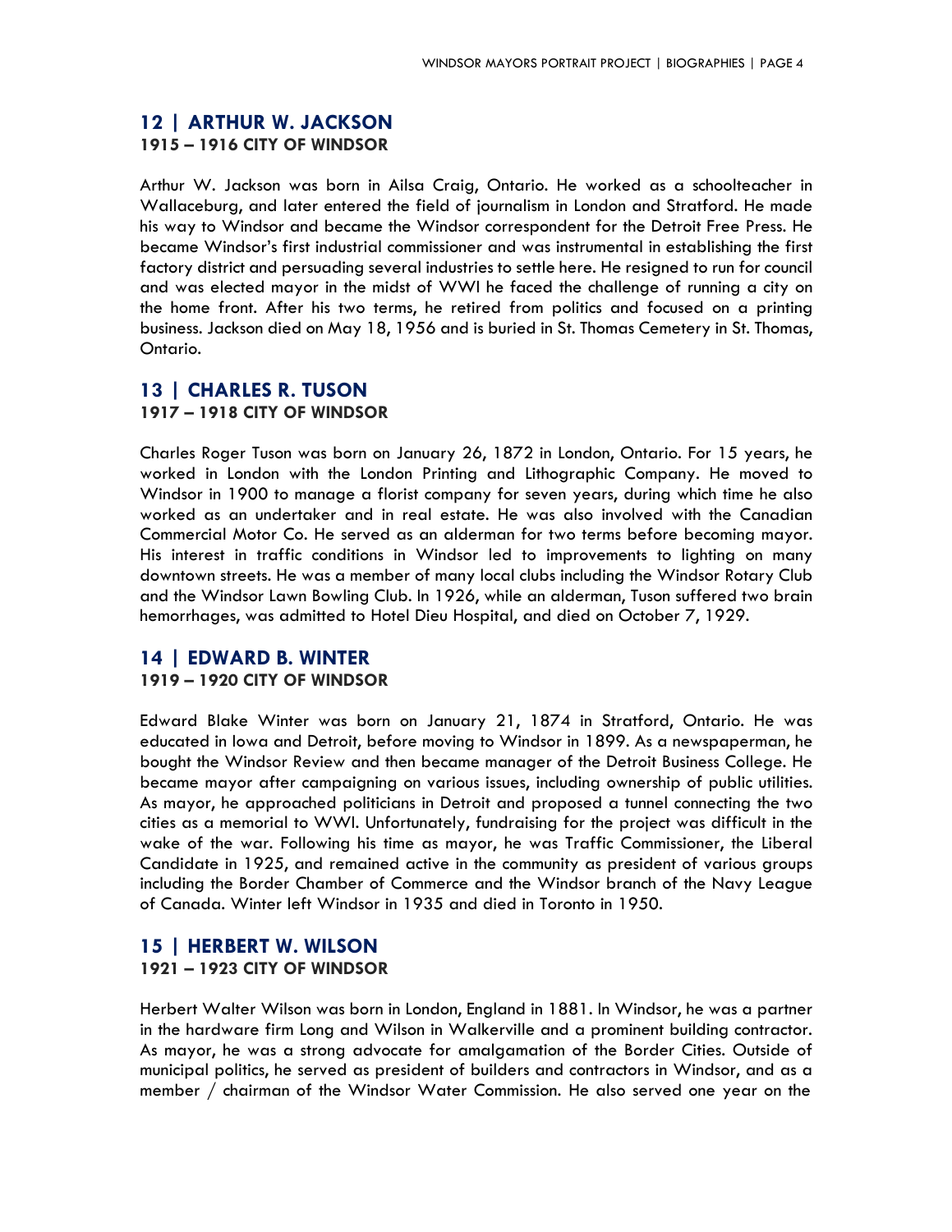Parks Commission and two years as Chairman of the Board of Public Works. Wilson Park bears his name. In 1925, he was Treasurer of the Essex County Transportation Committee – tasked with reviewing the design, budget and safety concerns for the new international bridge planned for Sandwich. Wilson briefly when missing in 1931. When his body was found, police suspected his death was the result of suicide.

## **16 | FRANK J. MITCHELL 1924 – 1926 CITY OF WINDSOR**

Frank J. Mitchell was a businessman and industrialist. He ran several successful businesses, was a highly respected member of the Chamber of Commerce, and was involved with organizations such as the Goodfellow's Club and the Windsor Branch of the Canadian Red Cross. He was head of the Rotary Club Crippled Children's Committee that established the area's first cerebral palsy treatment clinic. As mayor, he spoke against the proposed private construction / operation of the new international bridge; believing the public would be at the mercy of arbitrary rates set by the company. He supported recreation areas, and was a popular mayor who is remembered for his benevolence and generosity – particularly among children with special needs. Mitchell died in 1949 while playing golf and was buried at Windsor Grove Cemetery. Mitchell Park is named in his honour.

## **17 | CECIL E. JACKSON 1927 – 1930 CITY OF WINDSOR**

Cecil Egermont Jackson was born on November 29, 1872 in Port Burwell, Ontario. His family moved to Windsor, where he ran a tobacco and barbershop to support his widowed mother. As mayor, he governed the city during exciting times: the building and opening of the Ambassador Bridge and the Detroit-Canada Tunnel meant huge opportunities for economic and industrial expansion and growth. During these boom years, building permits increased, a new Chrysler plant began production, and a new hospital was erected. He called for the creation of a new city hall, claiming 17 buckets were needed to catch rain drips in the old building. He supported the purchase of the Windsor Jockey Club to be used as municipal parkland. Today, Jackson Park bears his name and is one of Windsor's most beloved parks. Jackson died at the age of 83 after a lengthy illness.

## **18 & 21 | DAVID A. CROLL**

#### **1931 – 1934 AND 1939 – 1940 CITY OF WINDSOR**

David Arnold Croll was born on March 12, 1900 in Moscow, Russia. His family immigrated to Canada when he was a boy. He attended law school and was called to the bar in 1925. He became mayor at the age of 30, during the Great Depression, and established relief programs to help the impoverished. He considered the amalgamation of the Border Cities to be his greatest mayoral accomplishment. With the outbreak of WWII, he joined the Essex Scottish Regiment, with various aldermen filling in as acting mayor. After the war, he moved to Toronto, became a Federal representative, and was called to the Senate in 1955. He holds the distinction of being the first Jewish mayor of a Canadian city, first Jewish provincial cabinet minister and first Jewish senator in Canada. His life was one of dedication and service. Croll died while in office on June 11, 1991.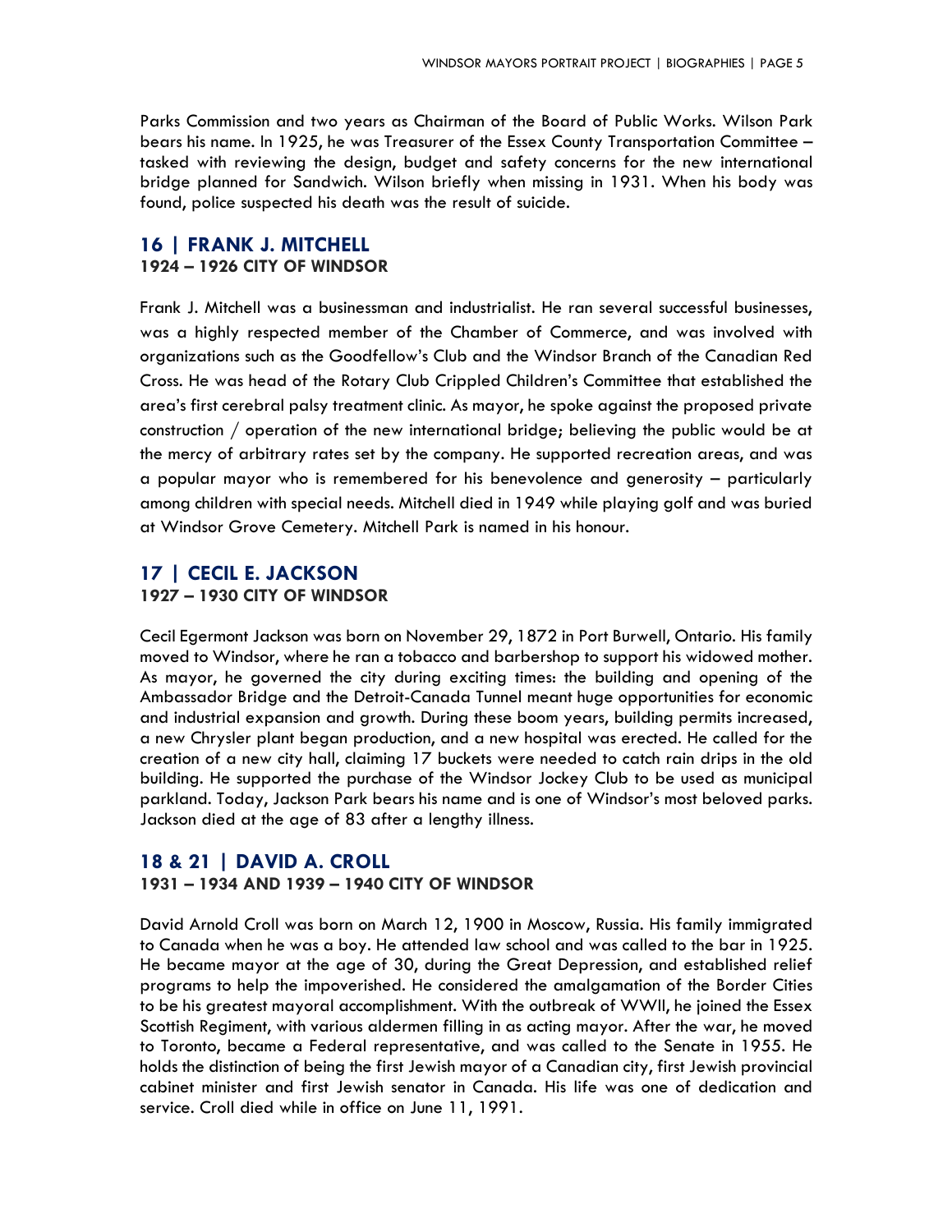#### **19 | GEORGE BENNETT 1935 – 1936 CITY OF WINDSOR**

George Bennett was born in Derbyshire, England and was a circuit preacher before he moved to Windsor in 1920. He worked for the Sandwich, Windsor and Amherstburg Railway, was President of the Street Railwaymen's Union for 11 years, and was very active in the Windsor and District Trades and Labour Council. A staunch socialist with strong labour ties and support, he was mayor during the amalgamation of the Border Cities. He was elected to serve in the Ontario Legislature as MPP by the Windsor-Sandwich riding. He remained in that post until 1945. After that, he worked as a streetcar operator, market clerk and a sub-station manager for the hydro division of the Windsor Utilities Commission. Bennett died in 1948 following a lengthy illness.

#### **22 | ARTHUR J. REAUME**

#### **1941 – 1950 and 1951 – 1954 CITY OF WINDSOR**

Arthur John Reaume was born on November 30, 1906 in Sandwich, Ontario. His political career began at the age of 24, when he served as a council member for the town of Sandwich. He became an alderman in Windsor after the 1935 amalgamation of the Border Cities, and was mayor for 7 years – except during a brief gap of one week. In 1951, he lost to Tom Brophey, however during a recount it was determined he had actually won by 16 votes and he returned to office. He aligned himself with the workingman, supported labour during Windsor's history-making 1945 Ford Strike, and provided affordable housing for factory workers during WWII. He promoted Windsor as an industrial centre, and recognized the importance of tourist attractions to a city's attractiveness. After sixteen yeas as Liberal MPP for Essex North, Reaume died on December 31, 1981 in Toronto, Ontario.

## **23 | THOMAS R. BROPHEY**

#### **JANUARY 1 – 8, 1951 CITY OF WINDSOR**

Thomas Richardson Brophey holds the record for the shortest term as Windsor's mayor, serving for eight days total in January of 1951. He was a journalist and columnist for the Border Cities Star starting in 1924. He then studied law at Osgoode Hall before moving into municipal politics and serving as alderman (1944-45) and Controller (1946-47). He ran unsuccessfully for mayor against Arthur Reaume in 1948, but won the 1950 election – for one week. A recount returned Reaume to office, and Brophey was paid one month's salary for his stint in office. He resumed his legal career and went into partnership with his son. One of his last projects was the acquisition of land for the E.C. Row Expressway. Brophey died on March 6, 1987 at the age of 79.

#### **24 | MICHAEL J. PATRICK 1955 – 1964 CITY OF WINDSOR**

Michael John Patrick began his political career at the age of 29, making him the youngest alderman at the time. As mayor, he coined the phrase "Pride in Progress". His tenure saw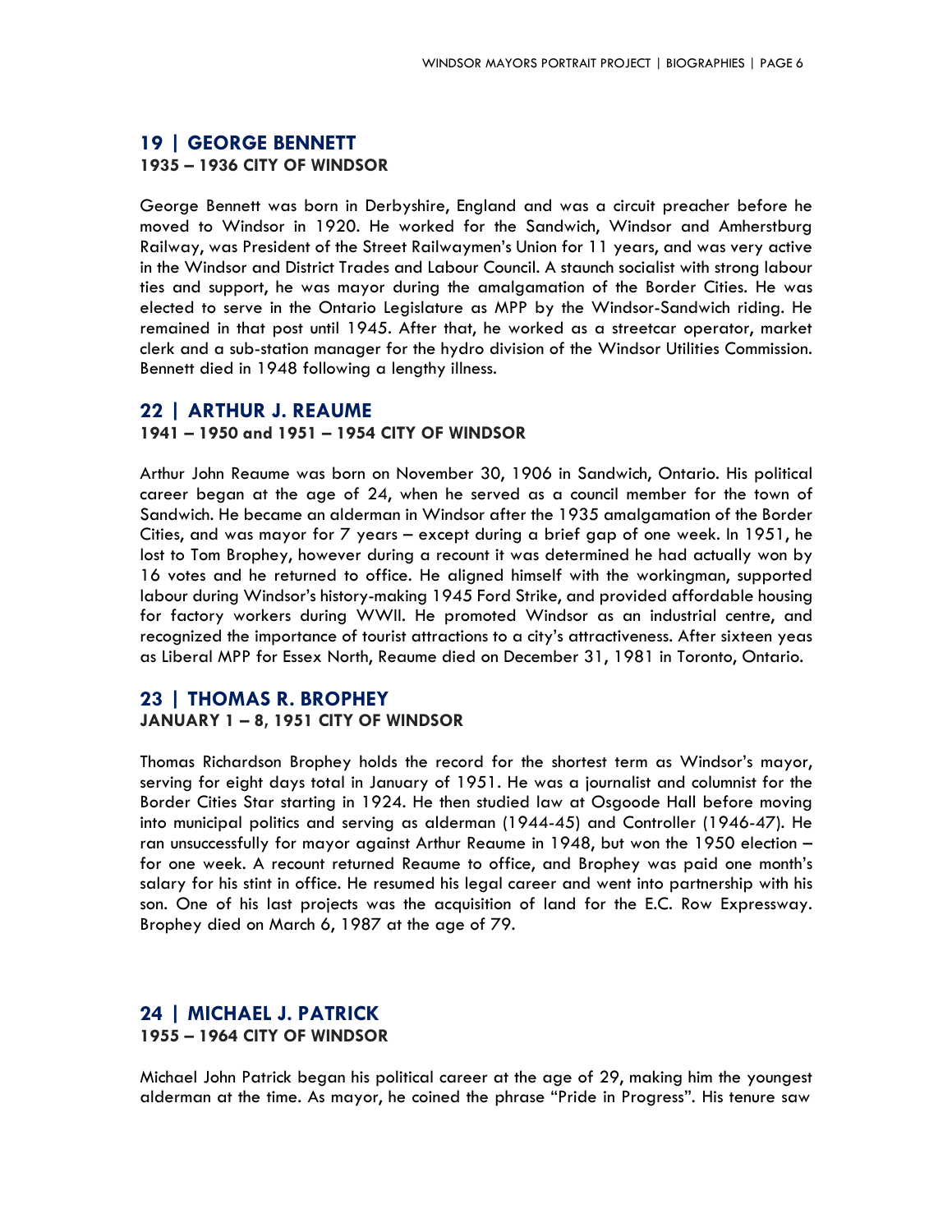many iconic Windsor landmarks developed: City Hall, Clearly Auditorium, additions to the hospital sites, Hurdon Lodge, Windsor Utilities Commission offices, and the Jackson Park overpass. The International Freedom Festival began while he was mayor. He was a strong advocate for a riverfront park system stretching from the Ambassador Bridge to Hiram Walker, and was in favour of the development of the University of Windsor. He began the process of annexation that would later see Sandwich East/West/South as well as Ojibway and Riverside became a part of Windsor. His far-reaching legacy of development and expansion has had a lasting effect on Windsor. Patrick died in February of 1998.

#### **25 | JOHN WHEELTON**

#### **1965 – 1969 CITY OF WINDSOR**

Wilfred John Wheelton was born and raised in Windsor, Ontario. He served as alderman for twelve years before becoming mayor. He served in WWII as a naval lieutenant, studied law at Osgoode Hall, and practiced law back in Windsor. He was a proponent of annexation and presided as mayor over the newly expanded City of Windsor in 1966. He represented the city during Canada's 1967 Centennial celebration, and during the Detroit riots. A man of strong conviction, Wheelton was committed to a clear plan to accommodate the city's growth in housing, industry, commerce, schools, parks and recreation, roads, etc. He introduced public housing and subsidized childcare in Windsor. He stepped down as mayor to become a provincial judge in 1969. Tragically, Wheelton – along with his wife and son – were killed in a head-on collision on July 4, 1976.

#### **26 | WILLIAM C. RIGGS 1969 CITY OF WINDSOR**

William Charles Riggs was born in Bournemouth, England in 1896. His family moved to Canada in 1903, and he enlisted with the Canadian Army in 1915. He served in France with the  $33<sup>rd</sup>$  Battery for three years. He joined the staff of the composing room at the Windsor Star in 1920, and had a 42-year career with the newspaper. He served as mayor following Mayor Wheelton's early retirement from the position in 1969. In perhaps the most unusual mayoralty contest ever conducted in Canada, he won the appointment of mayor by drawing the highest card from a deck – the Queen of Hearts. Over the years, his public career saw him work with the Windsor Public Library Board, Windsor Housing, the Mental Health Council, and as MPP for Windsor-Walkerville. Riggs died in 1974 at the age of 77.

## **27 | FRANK WANSBROUGH**

#### **1970 – 1974 CITY OF WINDSOR**

Frank Wansbrough was born in Toronto, Ontario on May 28, 1919. His family moved to Windsor when he was a boy. He loved basketball, served in the Royal Canadian Air Force during WWII, and played for the RCAF Overseas Basketball Champions in England. He was head coach of the AKO Junior Men's Basketball team for 13 years, and received a provincial award for his contributions to amateur sports. A talented photographer, he became proprietor of a camera shop in the early 1950s. In his inaugural speech, he called for increased community participation in government through public forums. During his term, he promoted the development of the Carling property on Riverside Drive and the redevelopment of the downtown core. Wansbrough died on February 19, 2005 and is buried in Heavenly Rest Cemetery.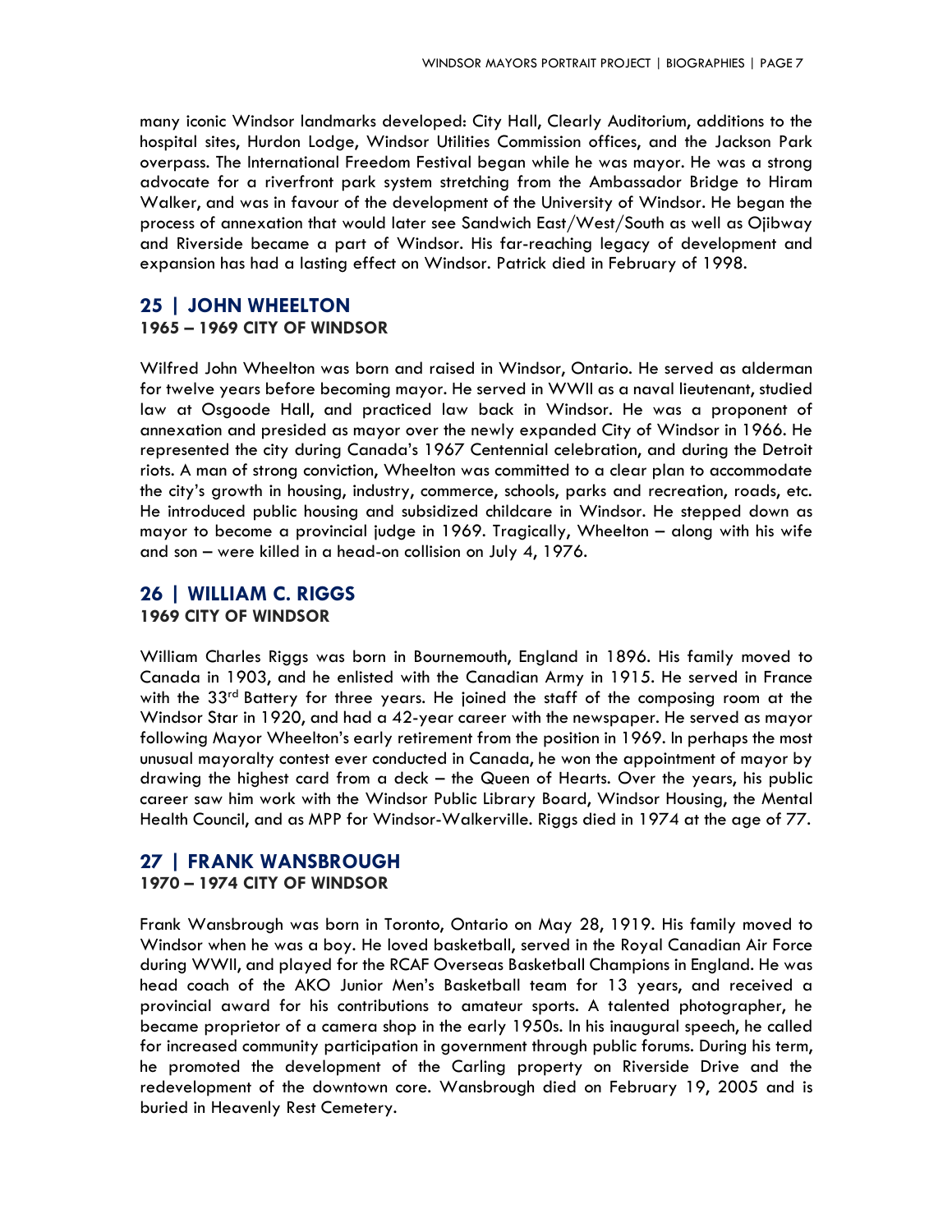## **28 | ALBERT H. WEEKS 1975 – 1982 CITY OF WINDSOR**

Albert H. Weeks was born in Montreal on July 1, 1917. He came to Windsor in 1946 and opened a jewelery store on Ouellette Avenue. First elected to council in 1954, he served for 14 years as alderman. He became mayor on his third attempt, and served four twoyear terms – becoming one of Windsor's longest serving mayors. An outspoken politician, he pursued fiscal conservation, industrial growth, and opposed commercial development on the waterfront. An avid gardener, Weeks oversaw the development of nine new parks in Windsor, and turned industrial lands adjacent to the Detroit River into a grand public space. The Bert Weeks Memorial Gardens and Fountain are named in his honour. He retired from municipal politics in 1982, and served as Chair of Windsor Utilities and on the board of Heritage Windsor. Weeks died on December 10, 1990 in Windsor.

## **29 | ELIZABETH KISHKON**

#### **1983 – 1985 CITY OF WINDSOR**

Elizabeth Kishkon was born in Oshawa, Ontario in the early 1930s, and raised in England. She moved back to Canada in 1948, worked clerical jobs, married and raised a family. She belonged to the "Save Peche Island Committee", won a city council seat, had a morning show on CBE Radio, and became Windsor's first female mayor. A powerful speaker, she promised to help end the recession of the 1980s, and called for citizen involvement to strengthen the economy. She engaged youth, oversaw a visit from the Queen, and made improvements to many areas of the city. Following her mayoral tenure, she was appointed to the Ontario Human Rights Commission, and received an honorary doctorate of law degree from the University of Windsor. In September of 2017, a 21-acre park on the city's east end was renamed in her honour.

## **30 | DAVID A. BURR 1986 – 1988 CITY OF WINDSOR**

David Alexander Burr was born and raised in Windsor, Ontario. He was a chartered accountant, served on city council for fourteen years, and was mayor for one three-year term. He believed it was important to diversify the city's economy to make it less dependent on the auto industry and sought ways to increase tourism. As mayor, he pursued a twin city relationship with Las Vueltas, El Salvador, and led a group of municipal leaders to gain more support for the region from the provincial and federal agencies. He sought funding for upgrading sewage treatment plants, established a municipal forum on race relations, and continued negotiations for the Canadian National Railway riverfront land transfer. He also established a committee to study Great Lakes water levels. After leaving office, he worked at Casino Windsor. Burr died in a tragic head-on collision in October 2000.

## **31 | JOHN MILLSON 1989 – 1991 CITY OF WINDSOR**

John Millson was born and raised in Windsor, Ontario. He was a local entrepreneur with a successful floral business, co-chaired the Queen's 1984 visit, and served two terms as a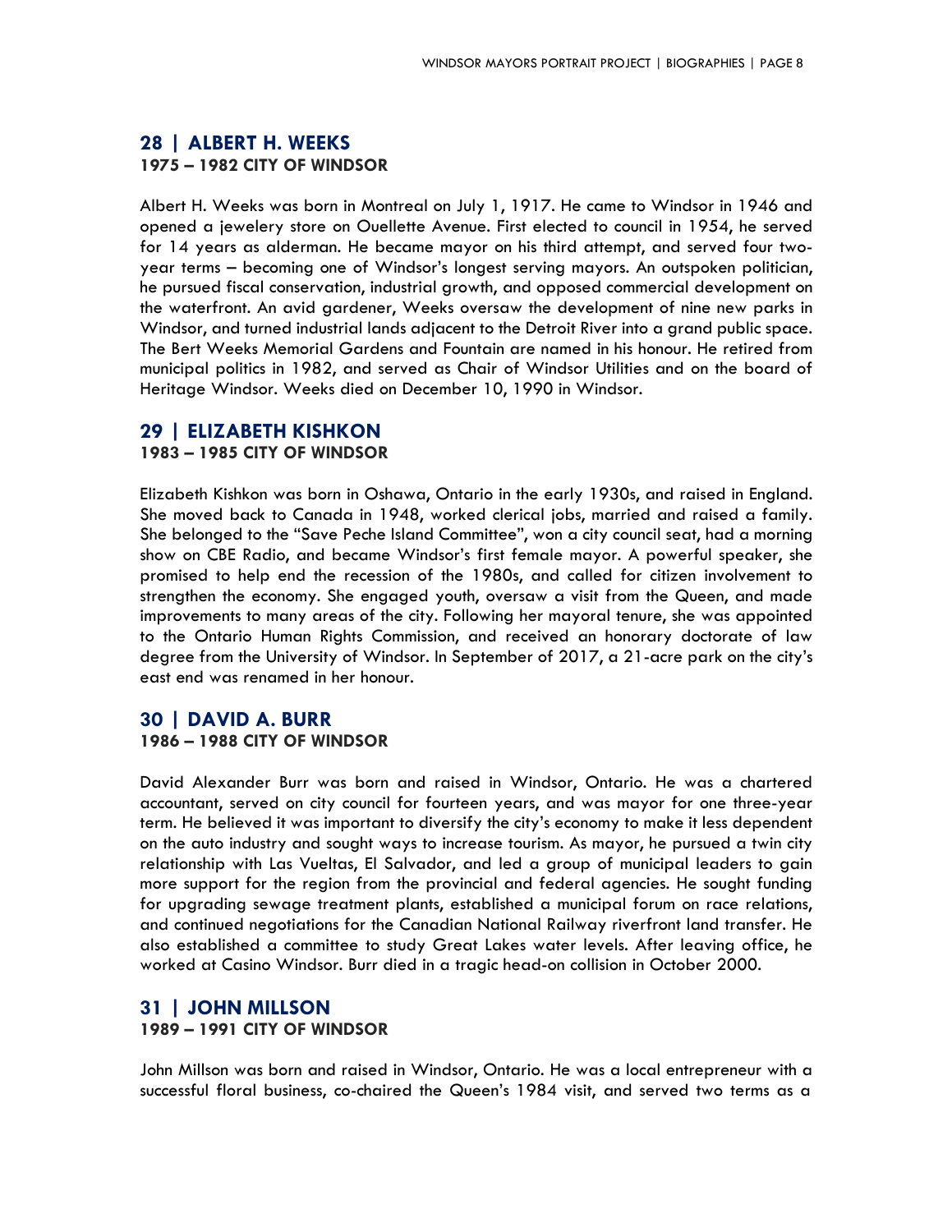councilman for Ward 2 before becoming mayor. He believed a thriving business community was vital to a city's well-being, and opened a development office in Toronto to lure business to Windsor. He implemented a system to assign each councillor with a major portfolio (i.e. finance 'minister', culture 'minister', etc.). While in office, he arranged the final transfer of Canadian National Railway riverfront lands to the city (assembling the land for what would become the downtown aquatic complex), and supported a zero percent tax increase policy. After leaving office, he became president of Windsor Raceway, and co-founded Great Lakes Energy to build solar power installations throughout Ontario.

## **32 | MICHAEL D. HURST**

#### **1992 – 2003 CITY OF WINDSOR**

Michael D. Hurst was born and educated in Windsor, Ontario. He received his law degree from the University of Windsor, served on council, and was mayor for four three-year terms. His greatest legacy as mayor was the development of the riverfront stretch from the Ambassador Bridge to Hiram Walker that includes outdoor sculptures, a public walkway, bicycle paths and play areas. As mayor, he worked to see the building of the Chrysler Canada office tower, and formed a federal/municipal partnership for the Maj. F.A. Tilston Armoury. He worked closely with the Ontario Lottery and Gaming Commission to bring Casino Windsor to the city – a venture that became one of the largest employers and significantly improved the downtown core. After leaving office, he chaired the Detroit River Tunnel Partnership and was later named Justice of the Peace in Windsor's Provincial Court.

## **33 | EDDIE FRANCIS 2003 – 2014 CITY OF WINDSOR**

Eddie Francis was born and raised in Windsor, Ontario. He helped run a family business, received a law degree from the University of Windsor, and was the city's youngest councillor and mayor. Focusing on fiscal reform, accountability, job creation and openness, he reduced Windsor's debt, lowered/held property taxes constant and advocated for the arts and greening our city. Responding to the global recession, he introduced infrastructure strategies to transform neighbourhoods and transportation networks. Significant projects during his term included: \$1.4 billion Herb Gray Parkway, WFCU Centre, aquatics complex, expansions at Caesars Windsor, establishment of downtown campuses for the university and college, and large-scale tourism events that put Windsor on the world stage. After leaving office, Francis became president and then CEO of Windsor Family Credit Union.

## **34 | DREW DILKENS**

#### **2014 – PRESENT CITY OF WINDSOR**

Drew Dilkens was born and raised in Windsor, Ontario. He held business and law degrees from the University of Windsor and an M.B.A. and Doctorate of Business Administration. As mayor, he held the line on property taxes, strengthened Windsor's relationship with Detroit through a joint-bid for Amazon's HQ2, and kept Windsor on the world stage with worldclass sports/tourism events. His focus on regional cooperation had Windsor provide policing to Amherstburg, transit to LaSalle, and led council to contribute over \$100m toward a new regional hospital. Significant projects included: a public art endowment fund, construction of commemorative statues of Hiram Walker, Chief Tecumseh and General Brock, implementation of a strategy that brought new investments downtown, construction of a new